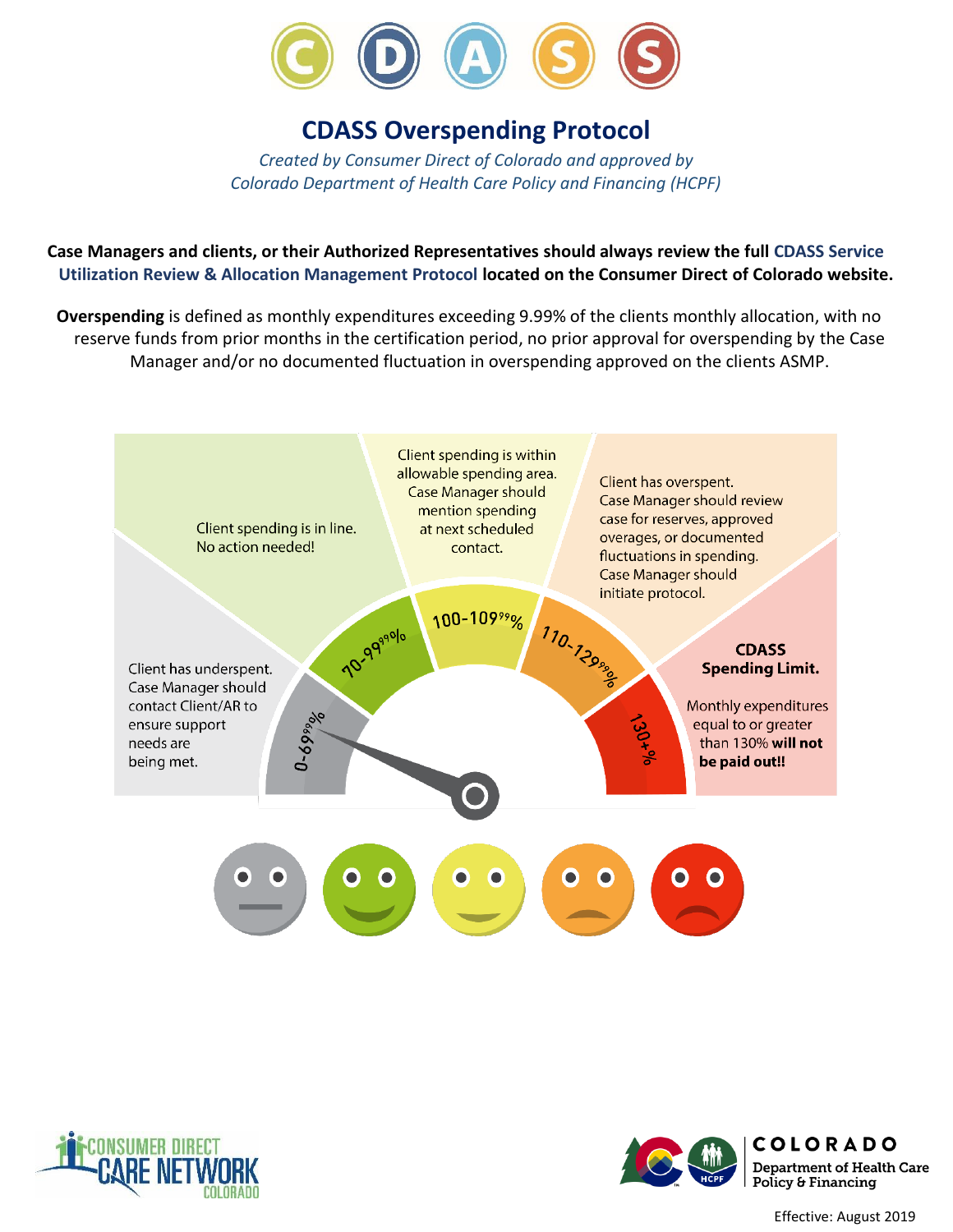

**For episodes of overspending that meet the definition, Case Managers should follow the steps below:** 

#### **1st Episode 2nd Episode** . Notify the Client/AR . Notify the Client/AR within 5 business days within 5 business days • Check for a change in • Check for a change in condition condition • Discuss a plan to • Discuss a plan to reduce reduce spending or spending or recoup funds recoup funds • Refer the Client/AR to • Remind Client/AR of mandatory retraining. overspending protocol Must be completed and consequences for within 45 days future episodes • Remind Client/AR of • Document all activties overspending protocol in the BUS and consequences for future episodes • Send a copy of utilization protocol to • Document all activties in Client/AR the BUS • Complete and mail 2nd Episode of Overspending Letter to Client/AR





Effective: August 2019